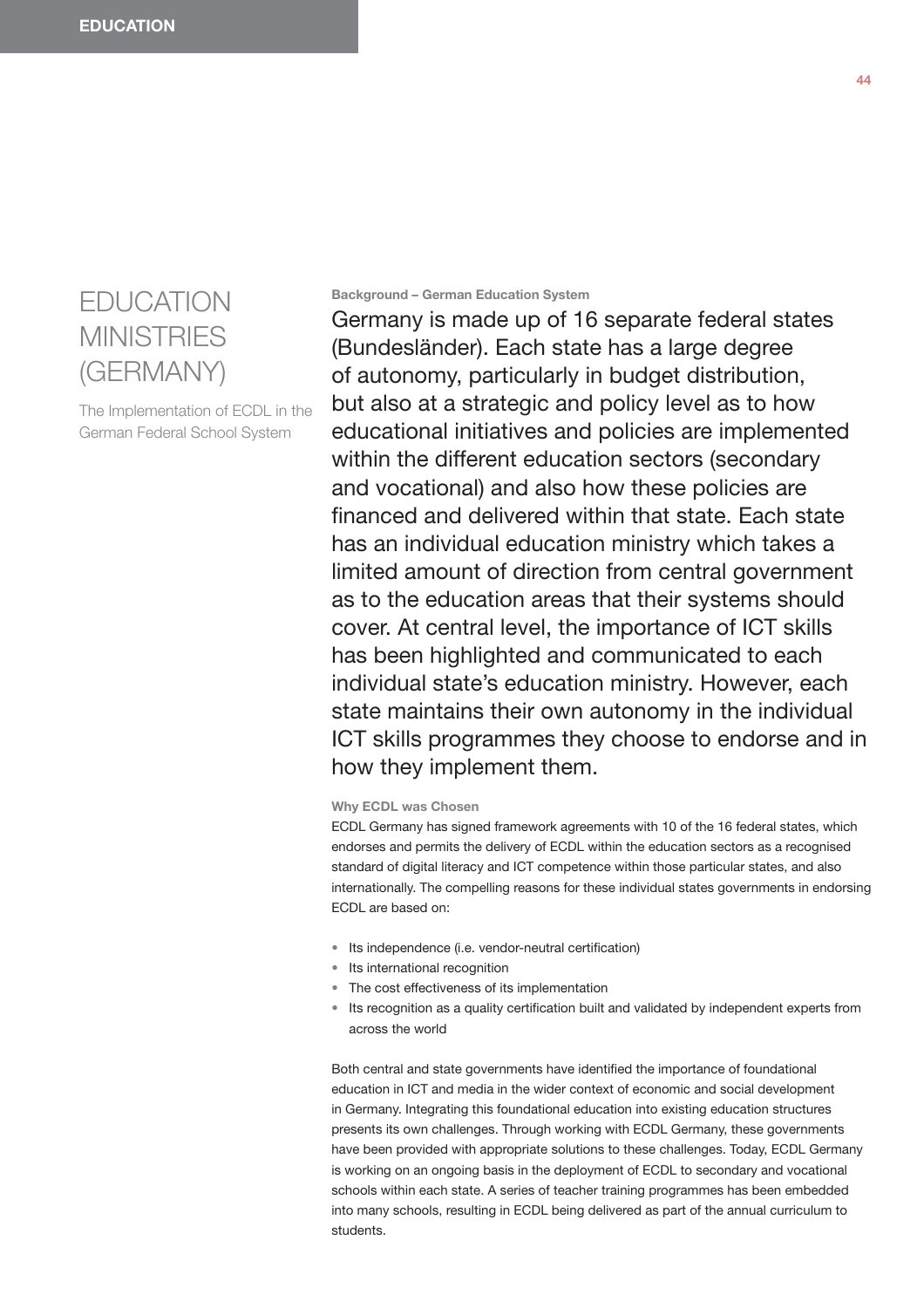#### **Delivery on Bundesland Educational Strategy**

Common across all Bundesländer is the role of socio-economic development within each state. Investment in capital infrastructure and education are the foundations on which socio-economic progress occurs. The role of ICT and media, from a technology and from a skills perspective, is of vital importance. As each state recognises the role that technology can play, they have recognised that skills, not just at the implementation and innovation levels, are important, but also that users' skills are integral for the successful uptake and adoption of technology. Consequently, the individual state education ministries have integrated ICT and media skills into their education policies, both within secondary level and vocational educational institutions.

## **Suitability of ECDL to Educational Streams**

Key to the adoption of ECDL into the individual education programmes within secondary and vocational schools has been the ability of its modular structure to work in tandem with existing ICT skills training classes<sup>1</sup>. The ECDL syllabus provides an up-to-date and clear path which teachers/instructors can follow and can integrate with other subjects where appropriate. The availability of up-to-date courseware and the ability for schools to become Accredited Test Centres further simplified the implementation of ECDL in schools. The provision of additional supporting material through ECDL Germany's 'moodle' learning platform, when combined with approved e-learning and published courseware, and the secure automated testing system, provides a ready-made, cost effective solution which is simple for schools to implement.



1 For a detailed explanation of the ECDL certification programme and the modules offered, please visit: www.ecdl.org